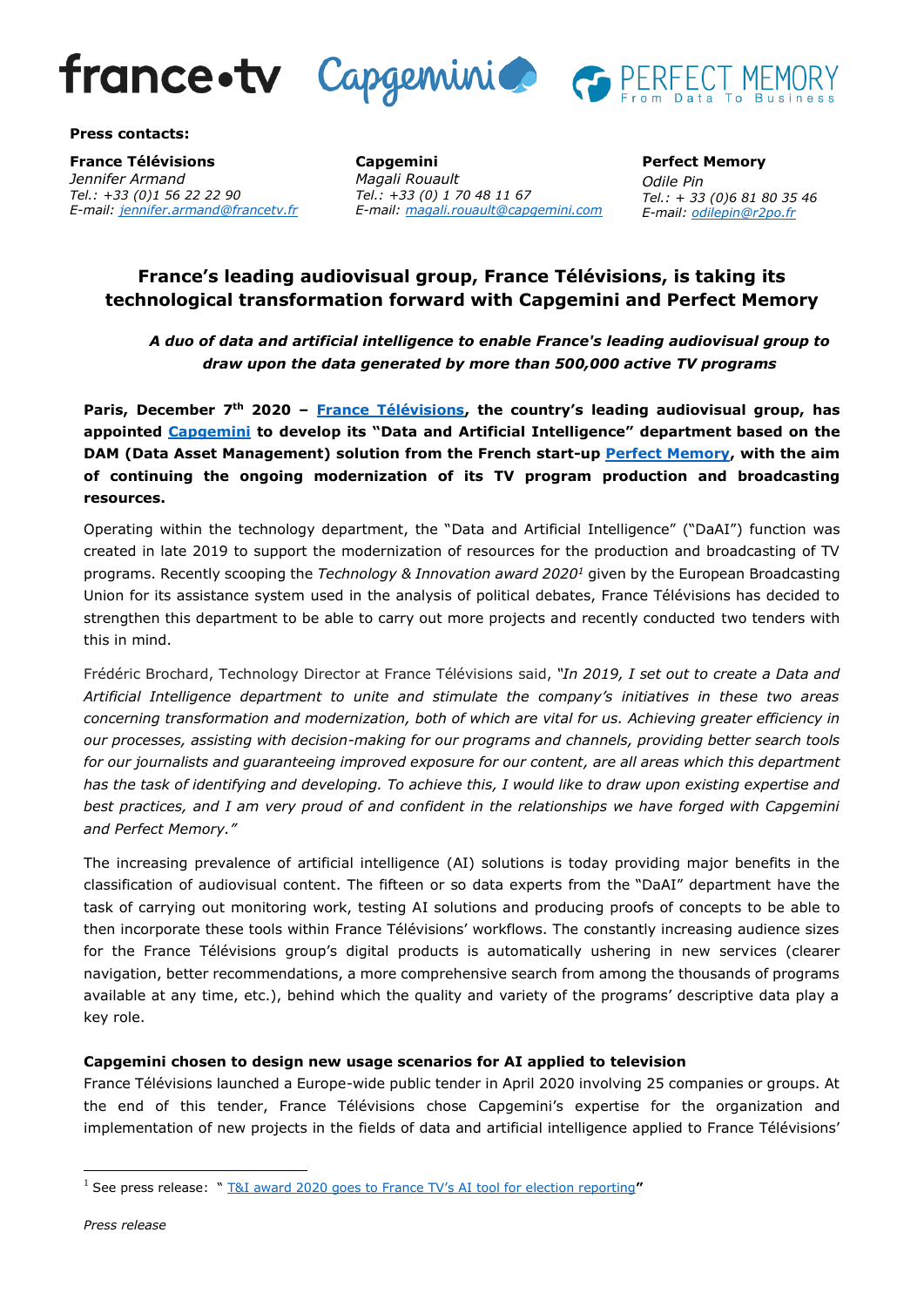activities. As examples, data and artificial intelligence can be used for audience prediction purposes, looking beyond the possibilities offered by traditional measurement tools, or for the creation of decision-making tools to assist with the programs and for information purposes. Drawing upon its experience with technological transformation projects for international businesses in the media industry, Capgemini stood out for its extensive knowledge of data and AI projects performed worldwide and its capacity to put together a team of experts.

france•tv Capgeminico es PERFEC

Xavier Moy, Media & Entertainment Sector Director at Capgemini in France*: "Capgemini is particularly proud to be supporting France Télévisions in its digital transformation. As part of our work for France's leading audiovisual group, we will be drawing upon our international experience with media challenges and opportunities and our Data and Artificial Intelligence center of excellence to assist the different activities around their use of data."*

## **Cooperation with Perfect Memory for the deployment of a knowledge engineering platform**

France Télévisions also selected the start-up Perfect Memory for the development of an engineering platform for the knowledge, data and content to be collected and used by the group, all these tools being aimed at information and program creation specialists.

Perfect Memory's "DAM" product will create France Télévisions' *Data-Hub<sup>2</sup> ,* a Cloud solution reserved for authorized staff and services, containing high value program data collected and enhanced by the DaAI Department, to fill the 'Media Factory'. For the purpose of this project, DaAI handles the task of data identification and recovery (both within France Télévisions and from outside), and the AI processing and consolidation of all data in a Datalake, i.e. a cloud-based secure distributed storage area. All of the AI expertise and development needed to create this Datalake is available in-house.

Steny Solitude, founder of Perfect Memory, explained: *"We are very proud to have been selected by an*  institution like France Télévisions for such an ambitious project. The decision by France TV to focus on the *revelation and preservation of the wealth of digital assets created and managed in-house will see the group engaging in a competitive process which could eventually enable it to outperform certain major players in the digital sector. The introduction of a genuine life-cycle governance system for data and content - from its creation and monetization to its processing, enrichment and sharing - represents a genuine paradigm shift in the broadcasting world".*

### **About the France Télévisions Group**

As the leading audiovisual group in 2019 with a 28.9% audience share, each day France Télévisions reaches 32 million French people thanks to a rich and diverse range of editorial content. Comprised of 4 national channels with complementary content (*France 2, France 3, France 4, France 5*), a regional and overseas network and a news service active in all media, *franceinfo*, the France Télévisions Group is involved in all types of programmes bringing viewers real choice at all times.

Further information:<https://www.francetelevisions.fr/groupe>

#### **About Capgemini**

Capgemini is a global leader in consulting, digital transformation, technology, and engineering services. The Group is at the forefront of innovation to address the entire breadth of clients' opportunities in the evolving world of cloud, digital and platforms. Building on its strong 50-year heritage and deep industry-specific expertise, Capgemini enables organizations to realize their business ambitions through an array of services from strategy to operations. A responsible and multicultural company of 265,000 people in nearly 50

<sup>2</sup> *Data-Hub* is a technical solution which can be plugged in to this *Datalake*. This solution serves four main functions:

A powerful search engine able to make the most of data linked to more than 500,000 active programmes.

<sup>-</sup> A graphical user interface with a media player able to present the content and all of the associated knowledge.

A capacity to present the data to the users, whether human or machine, while at the same time managing their access rights. A processing management function combined with a rules engine to enable each individual programme, programme family,

series, genre or sub-genre to be considered differently with regard to the use and enhancement of its data.